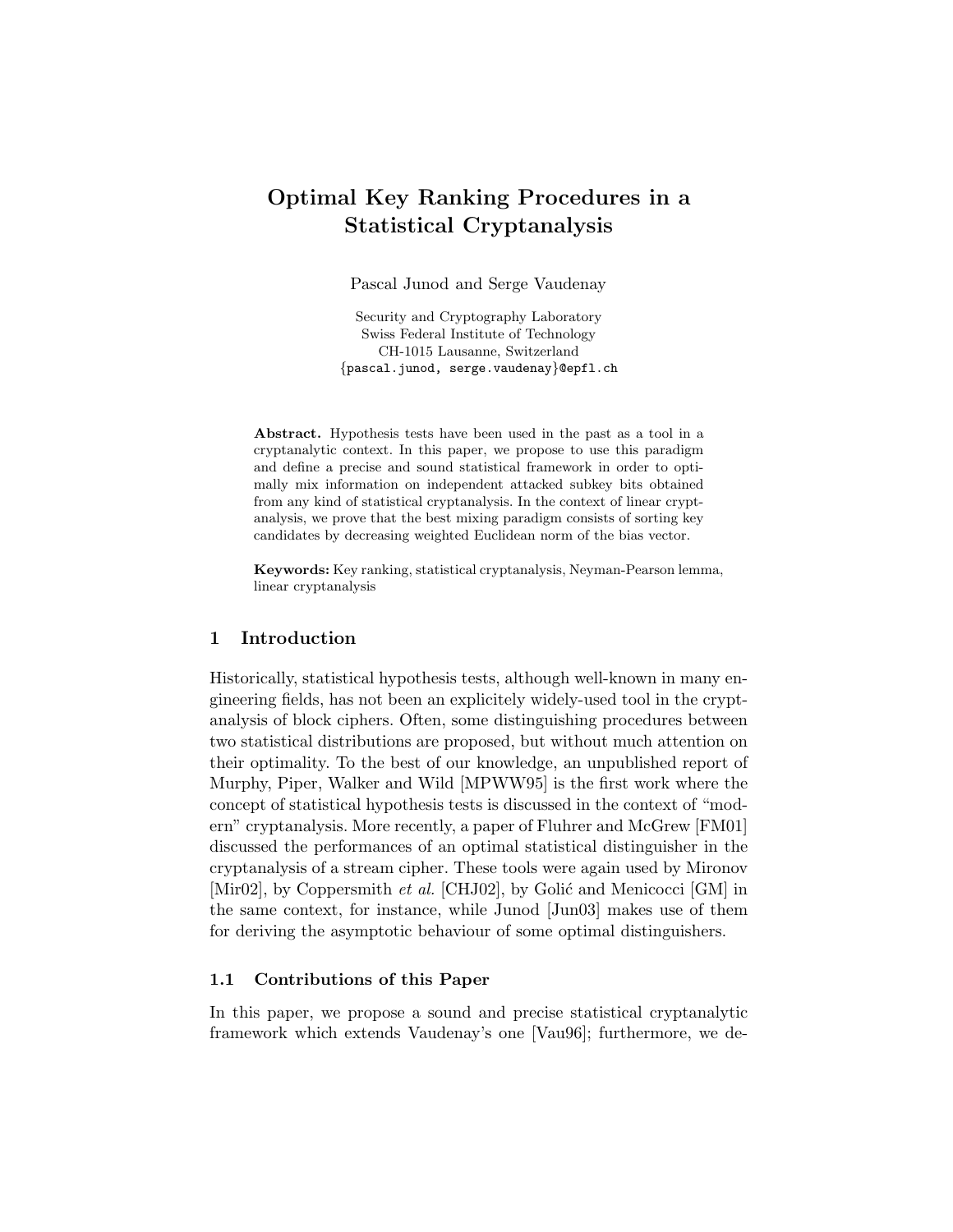scribe an optimal distinguishing procedure that can be employed during any statistical cryptanalysis involving subkey candidates ranking.

As illustration, we apply this distinguishing procedure to the linear cryptanalysis of DES [DES77] as proposed by Matsui in [Mat94]. In the first version of linear cryptanalysis of DES [Mat93], Matsui's attack returns a subkey which is the correct one with high probability, while a refined version of the attack [Mat94] returns a list of subkeys sorted by maximum-likelihood. This approach, which is very similar to the list decoding paradigm in coding theory, allows to decrease the number of known plaintext-ciphertext pairs needed. Although very simple to implement, Matsui's key ranking heuristic is however not optimal. We show basically that by sorting the subkey candidates by decreasing sum of squares of the experimental biases, we obtain a ranking procedure which minimizes the costs of the attack's exhaustive search part.

At first sight, the optimisation of the exhaustive search complexity of a cryptanalysis does not seem to be so interesting, since exhaustive search is a "cheap" operation for a cryptanalyst, compared to the cost, or the difficulty of finding the required amount of known plaintext-ciphertext pairs. However, we show in this paper that by optimising the exhaustive search part of a linear cryptanalysis of DES, it is possible to decrease in a sensible way the number of pairs needed and to keep the computational complexity within a reasonable area. In [Jun01], Junod did a complexity analysis and proved that Matsui's attack against DES performs better than expected, which was already conjectured. He further confirmed this fact experimentally with 21 linear cryptanalysis: given  $2^{43}$  known plaintext-ciphertext pairs, and a success probability equal to 85 %, the computational complexity had an upper bound of  $2^{40.75}$  DES evaluations. In this paper, the power of this technique is illustrated by experimentally demonstrating that one can decrease the computational complexity of Matsui's attack against DES by an average factor of two, or, equivalently, decrease the number of known plaintext-ciphertext pairs needed by a non-trivial factor (*i.e* 31  $\%$ ) without an explosion of the computational complexity (*i.e.* less than  $2^{45}$  DES evaluations); one can also *divide the number of known pairs* by two (*i.e.* to  $2^{42}$ ) while keeping the computational complexity within 2 <sup>47</sup> DES evaluations.

Other examples of potential direct application of our optimal ranking rule are Shimoyama-Kaneko's attack [SK98] on DES which uses quadratic boolean relations, or Knudsen and Mathiassen's chosen-plaintexts version [KM01] of linear cryptanalysis against DES. However, the ideas behind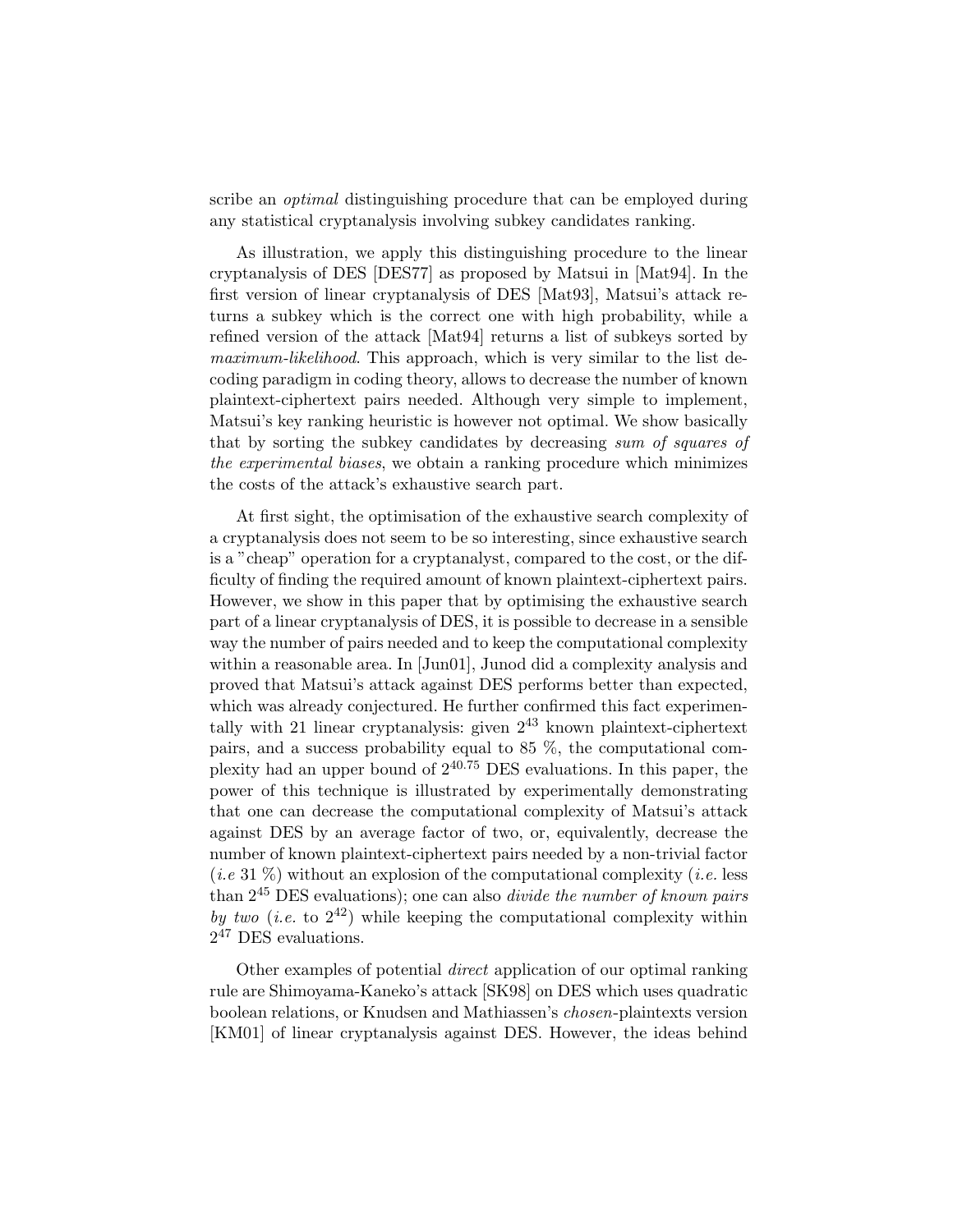our ranking method are not restricted to those attacks and may be applied in any statistical cryptanalysis.

The rest of this paper is organized as follows: in §2, we recall Vaudenay's statistical cryptanalysis model and Matsui's ranking procedures; in §3, we introduce the necessary statistical tools and we propose the Neyman-Pearson ranking procedure. In §4, we apply it to a linear cryptanalysis of DES, we present some experimental results on the improvment and we discuss potential applications to other known attacks. Finally, we give some concluding remarks in §5.

#### 1.2 Notation

The following notation will be used throughout this paper. Random variables X, Y, ... are denoted by capital letters, while *realizations*  $x \in \mathcal{X}, y \in$  $\mathcal{Y}, \ldots$  of random variables are denoted by small letters. The fact for a random variable X to follow a distribution D is denoted  $X \leftarrow D$ , while its probability density and distribution functions are denoted by  $f_D(x)$  and  $F_D(x) = Pr_{X \leftarrow D}[X \leq x] = \int_{-\infty}^x f_D(t)dt$ , respectively. When the context is clear, we will write simply  $Pr[X \leq x]$ . Finally, as usual, "iid" means "independent and identically distributed".

# 2 Statistical Cryptanalysis and Key Ranking Procedures

In this paper, we will assume that a given cryptanalysis can be seen as a statistical cryptanalysis, in the sense of Vaudenay's model [Vau96], and that it uses a key ranking procedure.

# 2.1 Statistical Cryptanalysis

We recall now briefly the principles of a statistical cryptanalysis. Let  $\mathcal{P}, \mathcal{C}$ and  $K$  be the plaintext, cipertext and key space, respectively. A statistical cryptanalysis uses three functions, denoted  $f_1$ ,  $f_2$  and  $f_3$  which have the following role:

- $-f_1 : \mathcal{K} \to \mathcal{L}$  is a function which eliminates information of the key unrelated to the cryptanalysis.
- $f_2$ :  $\mathcal{P} \times \mathcal{C} \rightarrow \mathcal{S}$ , where S is called the *sample space*, eliminates information about the plaintext and ciphertext spaces unrelated to the attack.
- $-f_3: \mathcal{L} \times \mathcal{S} \rightarrow \mathcal{Q}$ , where  $\mathcal Q$  is a space summarizing information depending on intermediate results in the encryption.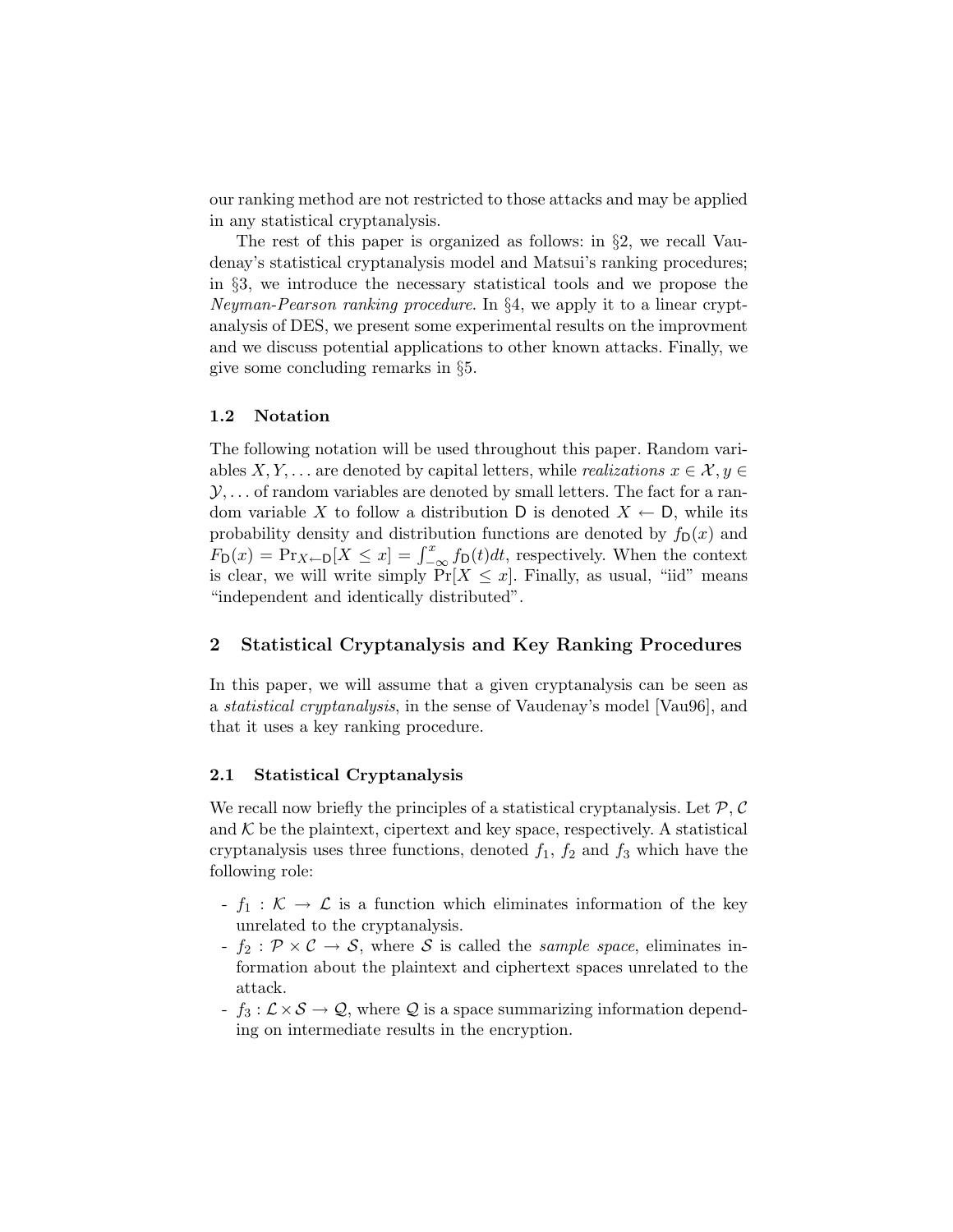- 1. **Counting Phase**: Collect several random samples  $s_j = f_2(P_j, C_j)$ , for  $j = 1, ..., n$ and count all occurences of all the possible values of the  $s_j$ 's in  $|S|$  counters.
- 2. Analysis Phase: For each of the subkey candidates  $\ell_i$ ,  $1 \leq i \leq |\mathcal{L}|$ , count all the occurences in all  $x_i = h_3(\ell_i, s_j)$  and give it a mark  $\mu_{\ell_i}$  using the statistic  $\Sigma(x_1,\ldots,x_n).$
- 3. Sorting Phase: Sort all the candidates  $\ell_i$  using their mark  $\mu_{\ell_i}$ . This list of sorted candidates is denoted  $\mathcal{U}$ .
- 4. Searching Phase: Exhaustively try all keys following the sorted list of all the subkey candidates.

Fig. 1. Structure of a statistical cryptanalysis

In order to be efficient, a statistical cryptanalysis should fulfil the following conditions: the information  $x = f_3(\ell, s)$ , where  $\ell \in \mathcal{L}, s \in \mathcal{S}$ and  $x \in \mathcal{Q}$ , should be computable with small pieces of information on  $(p, c) \in \mathcal{P} \times \mathcal{C}$  and  $k \in \mathcal{K}$  (namely, s and  $\ell$ ); furthermore, the information  $x = f_3(s, \ell_r)$  should be statistically distinguishable from  $x' = f_3(s, \ell_w)$ , where  $\ell_r$  and  $\ell_w$  is the information given by the right key and a wrong key, respectively. The main idea of the attack consists in assuming that we can distinguish the right key from wrong key with help of a statistical measurement  $\Sigma$  on the observed distribution of the  $x_i$ 's. The attack is described in Fig. 1. The data complexity is then defined to be the number  $n$  of known plaintext-ciphertext pairs needed in step 1, while the *com*putational complexity is defined to be the number operations in the last phase of the attack. We note that usually, the complexity of steps 2 and 3 is negligible, but it may not be the case in all situations.

Key ranking is a technique introduced by Matsui in [Mat94] in order to increase the success probability of a linear cryptanalysis against DES; it corresponds to step 4 in Fig. 1: instead of returning the subkey  $\ell_{\max}$  possessing the highest mark  $\mu_{\ell_{\max}} \triangleq \max_i \mu_{\ell_i}$  out of  $|\mathcal{L}|$  subkey candidates, the idea is to return a *sorted list*  $U$  containing key candidates ranked by likelihood and to search for the remaining unattacked bits in this order.

Obviously, two central points in a statistical cryptanalysis are the definition of the statistic  $\Sigma$  and of the mark  $\mu$  which has to be assigned to a subkey candidate. The first issue is the essence of the attack: the cryptanalyst must find a "statistical weakness" in the cipher. In the section §3, we will address the second issue in a general way by using concepts of statistical hypothesis testing and we consider known techniques under this light; before, we recall some generic facts about linear cryptanalysis and the related ranking procedures proposed by Matsui.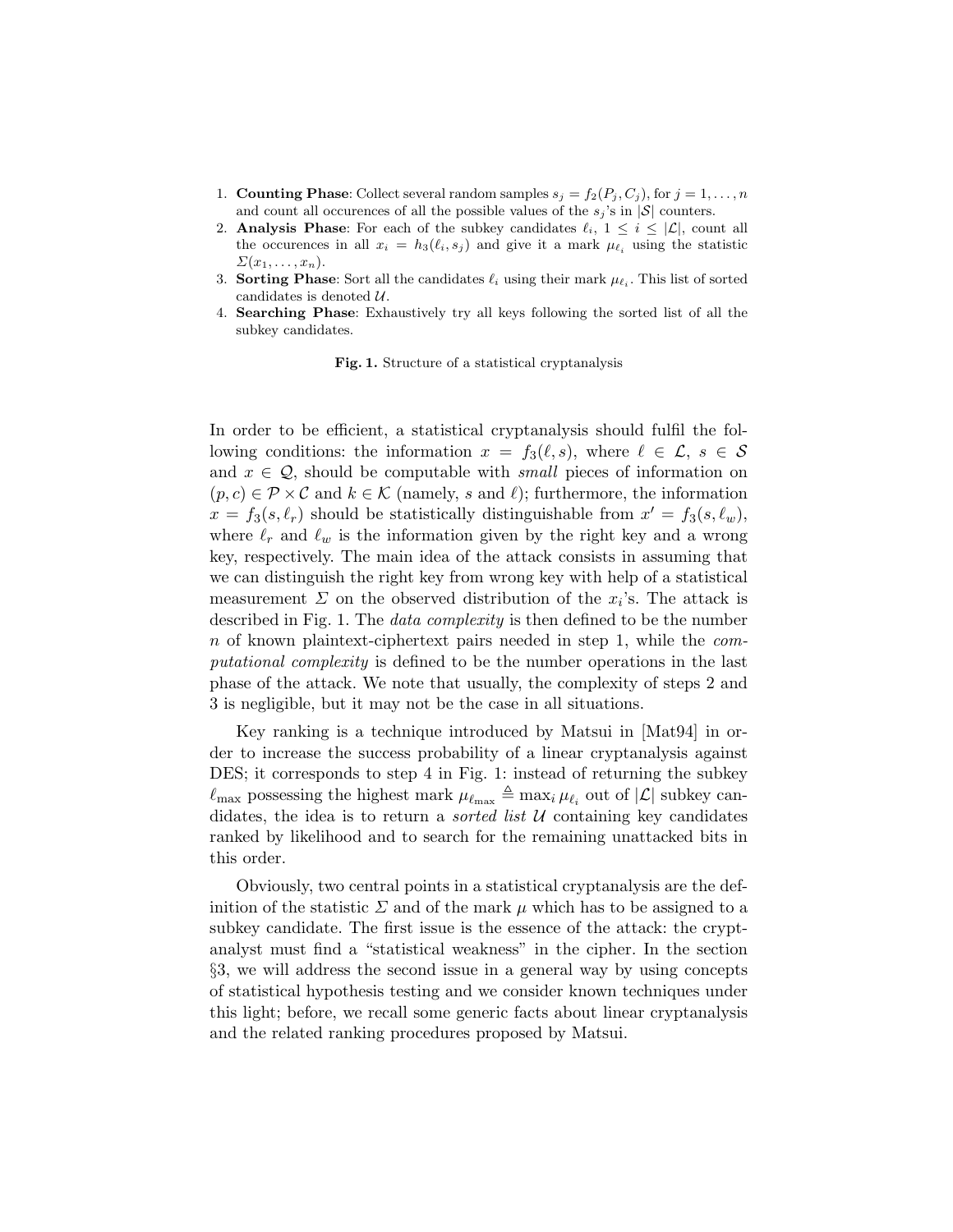#### 2.2 Linear Cryptanalysis and Related Ranking Procedures

We recall briefly the principles of a linear cryptanalysis. The attack's core is unbalanced linear expressions, i.e. equations involving a modulo two sum of plaintext and ciphertext bits on the left and a modulo two sum of key bits on the right. Such an expression is unbalanced if it is satisfied with probability<sup>1</sup>

$$
p \triangleq \frac{1}{2} + \epsilon, 0 < |\epsilon| \leq \frac{1}{2} \tag{1}
$$

when the plaintexts and the key are independent and chosen uniformly at random.

Given some plaintext bits  $P_{i_1}, \ldots, P_{i_r}$ , ciphertext bits  $C_{j_1}, \ldots, C_{j_s}$  and key bits  $\mathsf{K}_{k_1},\ldots,\mathsf{K}_{k_t}$ , and using the notation  $\mathsf{X}_{[l_1,\ldots,l_u]} \triangleq \mathsf{X}_{l_1} \oplus \mathsf{X}_{l_2} \oplus \ldots \oplus$  $X_{l_u}$ , we can write a linear expression as

$$
\mathsf{P}_{[i_1,\dots,i_r]} \oplus \mathsf{C}_{[j_1,\dots,j_s]} = \mathsf{K}_{[k_1,\dots,k_t]} \tag{2}
$$

As this equation allows to get only one bit of information about the key, one usually use a linear expression spanning all the rounds but one; it is possible to identify the subkey involved in the last round. One can rewrite (2) as

$$
P_{[i_1,\ldots,i_r]} \oplus C_{[j_1,\ldots,j_s]} \oplus F_{[m_1,\ldots,m_v]}^{(r)} \left( C, K^{(r)} \right) = K_{[k_1,\ldots,k_t]} \tag{3}
$$

Now, one can easily identify the abstract spaces defined in the generic model of Fig. 1: the (sub)key space  $\mathcal L$  is the set of all possible values of the involved subkey (*i.e.* the "interesting" bits of  $K^{(r)}$  and those of  $\mathsf{K}_{[k_1,\ldots,k_t]}$ ; the sample space S is the set of all possible  $\mathsf{P}_{i_1},\ldots,\mathsf{P}_{i_r}$  and  $\mathsf{C}_{j_1}, \ldots, \mathsf{C}_{j_s}$ , and finally,  $\mathcal Q$  consists in the binary set  $\{0,1\}$  (*i.e.* the two possible hyperplanes).

The first linear cryptanalysis phase consists in evaluating the bias, or more precisely, the absolute bias, as the cryptanalyst ignores the right part of (3), of the linear expression for all possible subkey candidates and for all known plaintext-ciphertext pairs:

$$
\Sigma \triangleq \left| \Psi_{\ell} - \frac{n}{2} \right| \tag{4}
$$

<sup>1</sup> In the literature, this non-linearity measure is often called linear probability, and expressed as  $LP^{f}(a, b) \triangleq (2 \Pr[a \cdot x = b \cdot f(x)] - 1)^2 = 4\epsilon^2$ , where a and b are the masks selecting the plaintext and ciphertext bits, respectively. In this paper, we will refer to the *bias*  $\epsilon$  for simplicity reasons.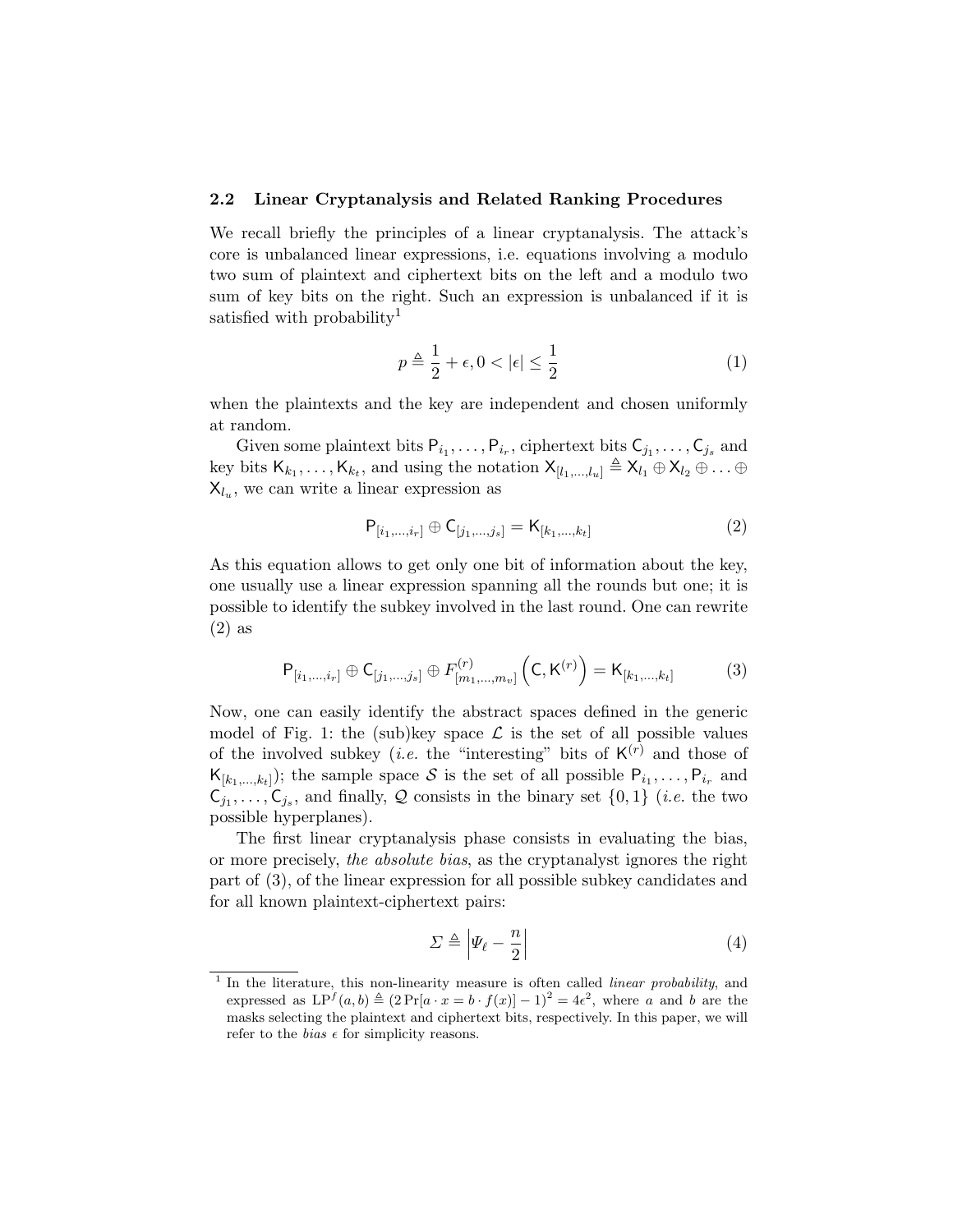where  $\Psi_{\ell}$  is the number of times where (3) is equal to 0 (for a given subkey candidate  $\ell$ ) and n is the number of known plaintext-ciphertext pairs. In a second phase, the list of subkey candidates is sorted, and the missing key bits are finally searched exhaustively for each subkey candidate until the correct full key is found. The computational complexity of the attack is then related to the number of encryptions needed in the exhaustive search part. The (implicit) mark used to sort the subkey candidates is the following:

Definition 1 (Single-List Ranking Procedure). The mark  $\mu_{\ell}$  given to a subkey candidate  $\ell$  is defined to be equal to the bias

$$
\mu_{\ell} \triangleq \Sigma = \left| \Psi_{\ell} - \frac{n}{2} \right| \tag{5}
$$

produced by this subkey  $\ell$ .

Interestingly, the refined version of linear cryptanalysis described in [Mat94] uses two biased linear expressions involving  $differential$  key bits subsets. The heuristic proposed by Matsui (which was based on intuition<sup>3</sup>) is the following:

Definition 2 (Double-List Ranking Procedure). Let  $\mathcal{U}_1$  and  $\mathcal{U}_2$  be two lists of subkey candidates involving disjoint key bits subsets. Sort them independently using the Single-List Ranking Procedure described in Def. 1. Let  $\rho^{(\mathcal{U})}(\ell)$  be a function returning the rank of the candidate  $\ell$  in the list  $U$ . The Double-List Ranking Procedure is then defined as follows:

1. To each candidate  $\ell = (\ell_1, \ell_2) \in \mathcal{U}_1 \times \mathcal{U}_2$ , assign the mark

$$
\mu_{(\ell_1,\ell_2)} \triangleq \rho^{(\mathcal{U}_1)}(\ell_1) \cdot \rho^{(\mathcal{U}_2)}(\ell_2) \tag{6}
$$

2. Sort the "composed" candidates by increasing marks  $\mu_{(\ell_1,\ell_2)}$ .

# 3 An Alternative View on Ranking Procedures

In this section, we recall some well-known statistical hypothesis testing concepts, and we discuss the optimality of the two ranking procedures described above.

<sup>&</sup>lt;sup>2</sup> The different problem consisting in dealing with *multiple linear approximations* has been studied by Kaliski and Robshaw in [KR94]. However, the setting is different than our: they handle the case where one disposes of several linear approximations acting on the same key bits, and they compute the cumulated (resulting) bias.

<sup>3</sup> Private communication.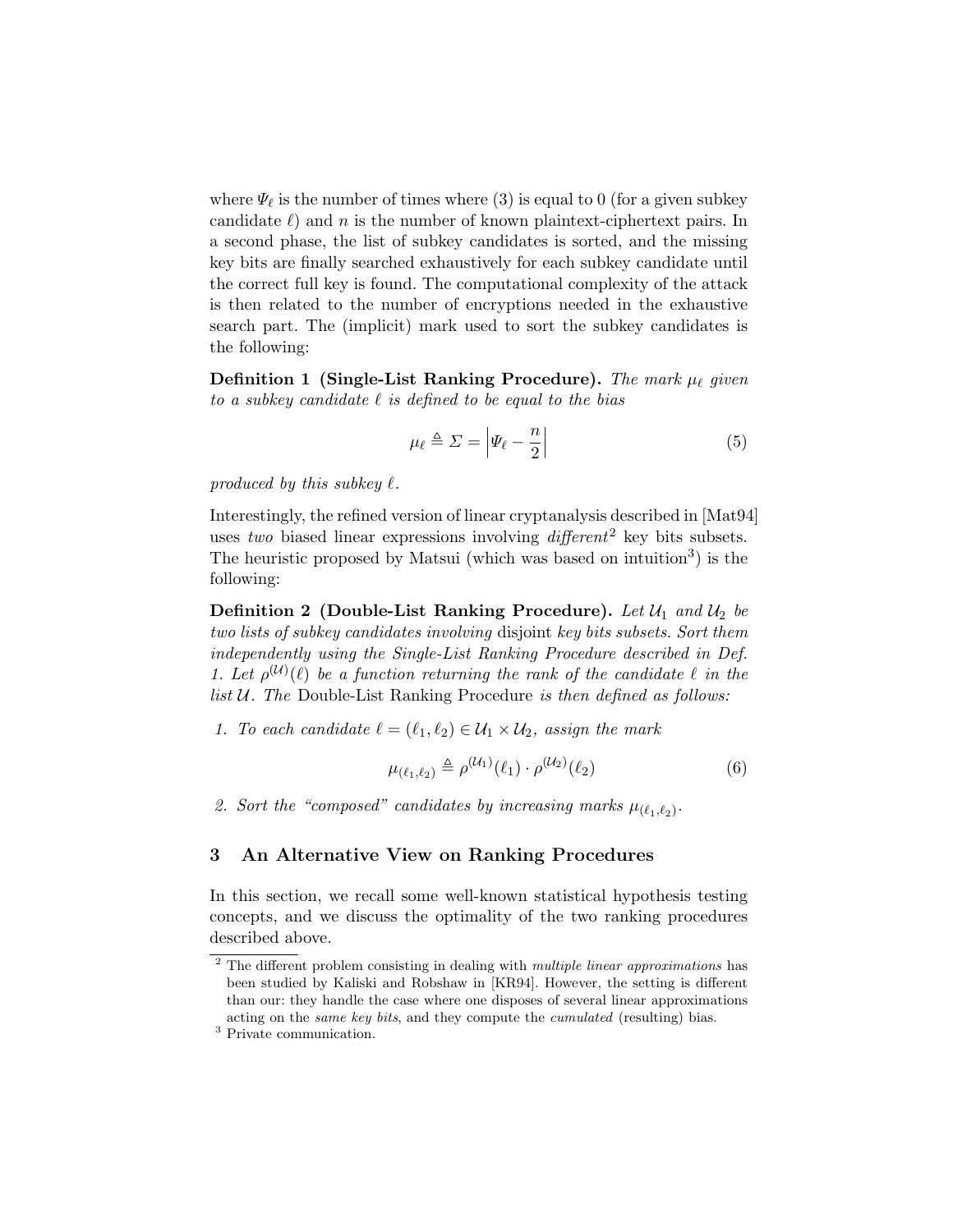#### 3.1 Hypothesis Tests

Let  $D_0$  and  $D_1$  be two different probability distributions defined on the same finite set  $\mathcal{X}$ . In a binary hypothesis testing problem, one is given an element  $x \in \mathcal{X}$  which was drawn according either to  $D_0$  or to  $D_1$  and one has to decide which is the case. For this purpose, one defines a socalled *decision rule*, which is a function  $\delta : \mathcal{X} \to \{0,1\}$  taking a sample of  $X$  as input and defining what should be the guess for each possible  $x \in \mathcal{X}$ . Associated to this decision rule are two different types of error probabilities:  $\alpha \triangleq \Pr_{X \leftarrow \mathsf{D}_0} [\delta(x) = 1]$  and  $\beta \triangleq \Pr_{X \leftarrow \mathsf{D}_1} [\delta(x) = 0]$ . The decision rule  $\delta$  defines a partition of  $\mathcal X$  in two subsets which we denote by A and  $\overline{A}$ , *i.e.*  $A \cup \overline{A} = X$ ; A is called the *acceptance region of*  $\delta$ *.* We recall now the Neyman-Pearson lemma, which derives the shape of the optimum statistical test  $\delta$  between two simple hypotheses, *i.e.* which gives the optimal decision region  $\mathcal{A}$ .

**Lemma 1 (Neyman-Pearson).** Let  $X$  be a random variable drawn according to a probability distribution D and let be the decision problem corresponding to hypotheses  $X \leftarrow D_0$  and  $X \leftarrow D_1$ . For  $\tau \geq 0$ , let A be defined by

$$
\mathcal{A} \triangleq \left\{ x \in \mathcal{X} : \frac{\Pr_{X \leftarrow \mathsf{D}_0}[x]}{\Pr_{X \leftarrow \mathsf{D}_1}[x]} \ge \tau \right\} \tag{7}
$$

Let  $\alpha^* \triangleq \Pr_{X \leftarrow \mathsf{D}_0} [\overline{\mathcal{A}}]$  and  $\beta^* \triangleq \Pr_{X \leftarrow \mathsf{D}_1} [\mathcal{A}]$ . Let  $\mathcal B$  be any other decision region with associated probabilities of error  $\alpha$  and  $\beta$ . If  $\alpha \leq \alpha^*$ , then  $\beta \geq \beta^*$ .

Hence, the Neyman-Pearson lemma indicates that the optimum test (regarding error probabilities) in case of a binary decision problem is the likelihood-ratio test. All these considerations are summarized in Def. 3.

Definition 3 (Optimal Binary Hypothesis Test). To test  $X \leftarrow D_0$ against  $X \leftarrow D_1$ , choose a constant  $\tau > 0$  depending on  $\alpha$  and  $\beta$  and define the likelihood ratio

$$
\ln(x) \triangleq \frac{\Pr_{X \leftarrow \text{D}_0}[x]}{\Pr_{X \leftarrow \text{D}_1}[x]} \tag{8}
$$

The optimal decision function is then defined by

$$
\delta_{\text{opt}} \triangleq \begin{cases} 0 \ (i.e \ \text{accept } X \leftarrow D_0) \ \text{if} \ \text{lr}(x) \ge \tau \\ 1 \ (i.e. \ \text{accept } X \leftarrow D_1) \ \text{if} \ \text{lr}(x) < \tau \end{cases} \tag{9}
$$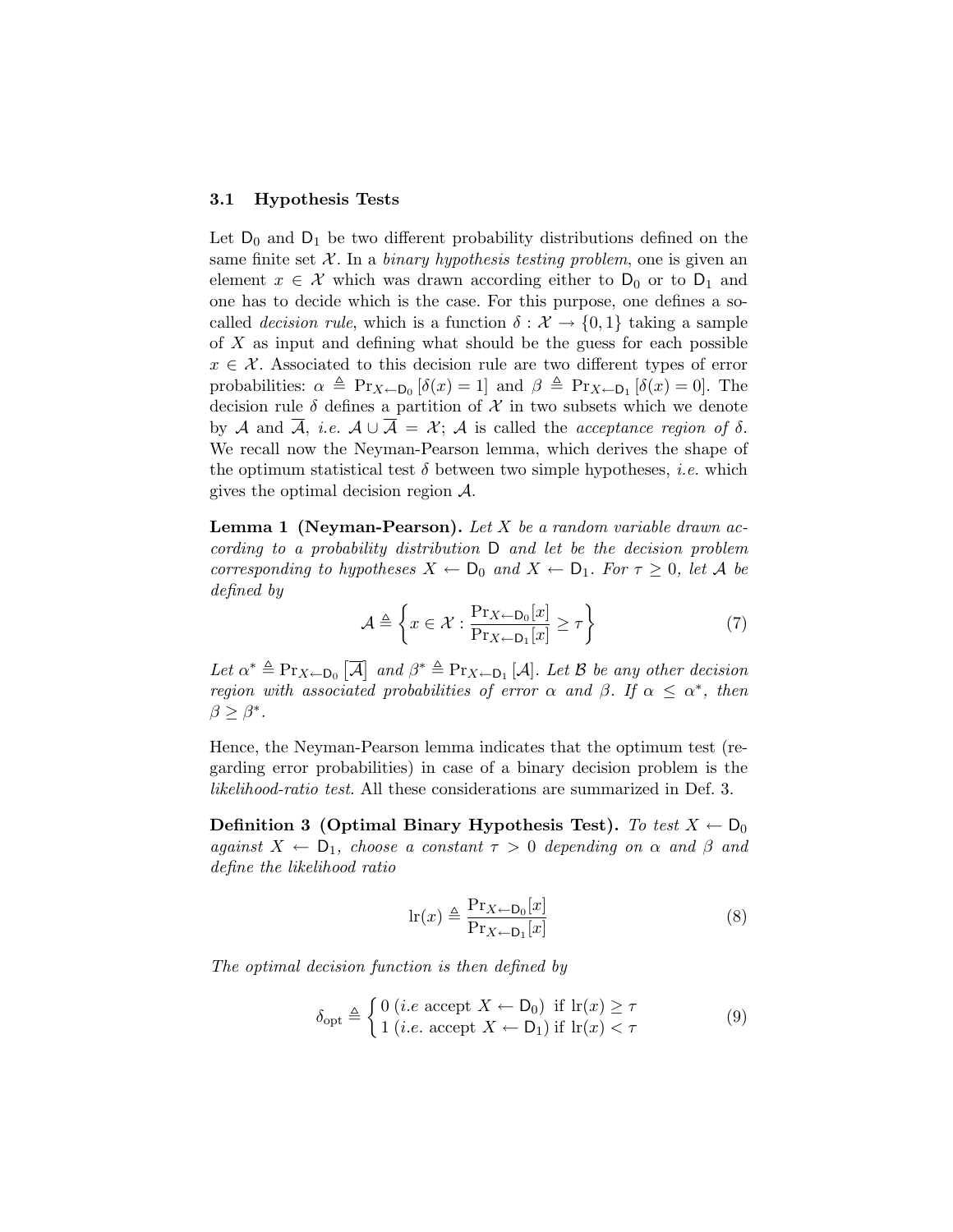#### 3.2 The Neyman-Pearson Ranking Procedure

We apply now the Neyman-Pearson paradigm to the ranking procedure. One defines the two hypotheses as follows:  $H_0$  is the hypothesis that the random variable modeling the statistic  $\Sigma_{\ell}$  (we make here a slightly abuse of notation by assigning the same name to both entities) produced by a given subkey candidate  $\ell$  is distributed according  $D_R$ , *i.e.* it is distributed as the right subkey candidate, while  $H_1$  is the hypothesis that  $\Sigma_{\ell}$  follows the distribution  $D_W$ , *i.e.* it is distributed as a false subkey candidate (note that we assume here that the "wrong-key randomization hypothesis" [HKM95] holds, i.e. that wrong keys follow all the same distribution):

$$
H_0: \Sigma_{\ell} \leftarrow \mathsf{D}_R
$$

$$
H_1: \Sigma_{\ell} \leftarrow \mathsf{D}_W
$$

In this scenario, a type I error (occurring with probability  $\alpha$ ) means that the correct subkey candidate  $\ell_R$ , with  $\Sigma_{\ell_R} \leftarrow \mathsf{D}_R$ , is decided to be a wrong one; a type II error (occurring with probability  $\beta$ ) means that one accepts a wrong candidate  $\ell_W$  as being the right one.

When performing binary hypothesis tests, one usually proceeds as follows: one chooses a fixed  $\alpha$  that one is willing to accept, one computes the threshold  $\tau$  corresponding to  $\alpha$  and one defines the following decision rule when given the statistic  $\Sigma_{\ell}$  produced by the candidate  $\ell$ :

$$
\begin{cases} H_0 \text{ is accepted if } \frac{f_{\text{D}_R}(\Sigma_\ell)}{f_{\text{D}_W}(\Sigma_\ell)} \ge \tau \\ H_1 \text{ is accepted if } \frac{f_{\text{D}_R}(\Sigma_\ell)}{f_{\text{D}_W}(\Sigma_\ell)} < \tau \end{cases}
$$

where  $f_{\mathsf{D}_R}$  and  $f_{\mathsf{D}_W}$  denote the density function of the distributions  $\mathsf{D}_R$ and  $D_W$ , respectively.

In our scenario, this means that, given a candidate  $\ell$ , the cryptanalyst will define the threshold  $\tau$  in such a manner that  $\alpha$  is negligible, so that the test will virtually always accept  $H_0$ : indeed, accepting a subkey candidate as being the right one and take a wrong decision costs an encryption, while deciding that the right candidate is a wrong one causes the failure of the whole attack. Then, the cryptanalyst can rank the candidates by decreasing likelihood-ratio values: the greater the value, the more likely it is to be the looked-for candidate. We call this ranking procedure Neyman-Pearson Ranking Procedure:

Definition 4 (Neyman-Pearson Ranking Procedure). To each candidate  $\ell$ , assign the mark

$$
\mu_{\ell} \triangleq \frac{f_{\mathsf{D}_R}(\Sigma_{\ell})}{f_{\mathsf{D}_W}(\Sigma_{\ell})} \tag{10}
$$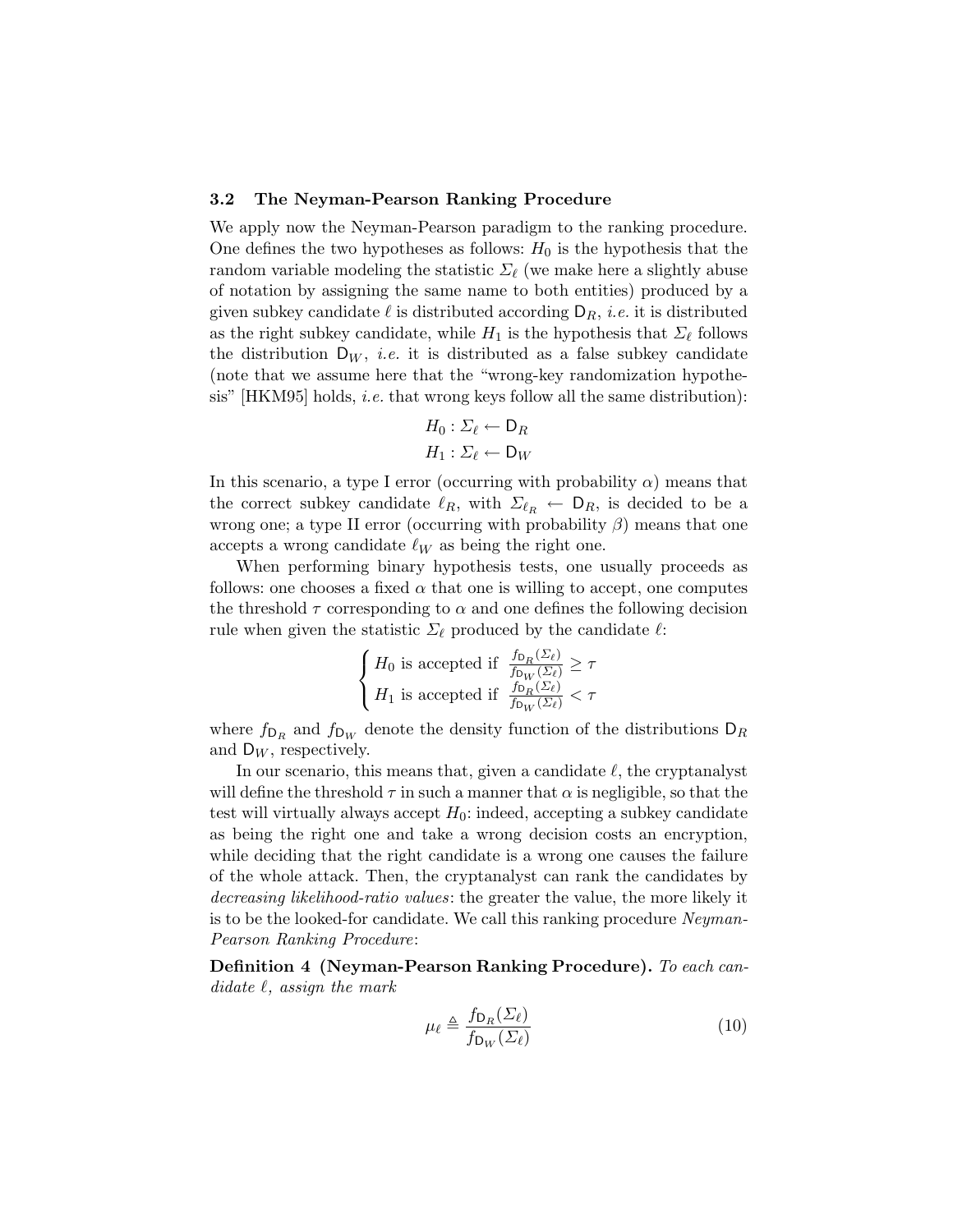where  $\Sigma_{\ell}$  is the statistic produced by the candidate  $\ell$ , and  $f_{\mathsf{D}_R}$  and  $f_{\mathsf{D}_W}$ are the density functions of  $\Sigma_{\ell}$  in case of the right and a wrong key, respectively. Then, sort the candidates by decreasing values of  $\mu_{\ell}$ .

Multiple (note that these considerations are valid for more than two lists, too) lists giving information on disjoint subsets of the key bits can thus be optimally combined easily if the joint distribution of the underlying statistics is available. Usually, reasonable heuristic statistical independence assumptions can be taken.

We show now that, in case of a linear cryptanalysis, Matsui's single-list ranking procedure is equivalent to a Neyman-Pearson Ranking Procedure. Without loss of generality, we will assume that the linear expression (3) has a bias equal to  $\epsilon$  (see (1) for a definition of the bias), with  $\epsilon > 0$ . Approximations of the  $\Sigma$  distributions are known (we refer to [Jun01] for more details about the derivations of these expressions):

$$
f_{\mathsf{D}_W}(x) = \sqrt{\frac{8}{n\pi}}e^{-\frac{2x^2}{n}}, \quad \text{for } x \ge 0 \tag{11}
$$

and

$$
f_{\mathsf{D}_R}(x) = \sqrt{\frac{2}{n\pi}} \left( e^{-\frac{2(x - n\epsilon)^2}{n}} + e^{-\frac{2(x + n\epsilon)^2}{n}} \right) \quad \text{for } x \ge 0 \tag{12}
$$

The likelihood-ratio is then given by a straighforward calculation.

Lemma 2. In the case of a linear cryptanalysis, the likelihood-ratio is given by

$$
\ln(\Sigma_{\ell}) = e^{-2n\epsilon^2} \cdot \cosh(4\epsilon \Sigma_{\ell}), \quad \Sigma_{\ell} \ge 0 \tag{13}
$$

We can now state the following result.

Theorem 1. Matsui's single-list ranking procedure (as defined in Def. 1) is equivalent to a Neyman-Pearson Ranking Procedure and is furthermore optimal in terms of the number of key tests.

#### Proof:

This follows easily from the fact that (13) is a monotone increasing function for increasing  $\Sigma \geq 0$  and that the type II error probability is monotonly increasing as the likelihood-ratio is decreasing.

 $\diamondsuit$ 

Furthermore, one can easily observe that Matsui's double-list ranking procedure, although very simple, is not a Neyman-Pearson Ranking Procedure, since it is not a total ordering procedure and it does not make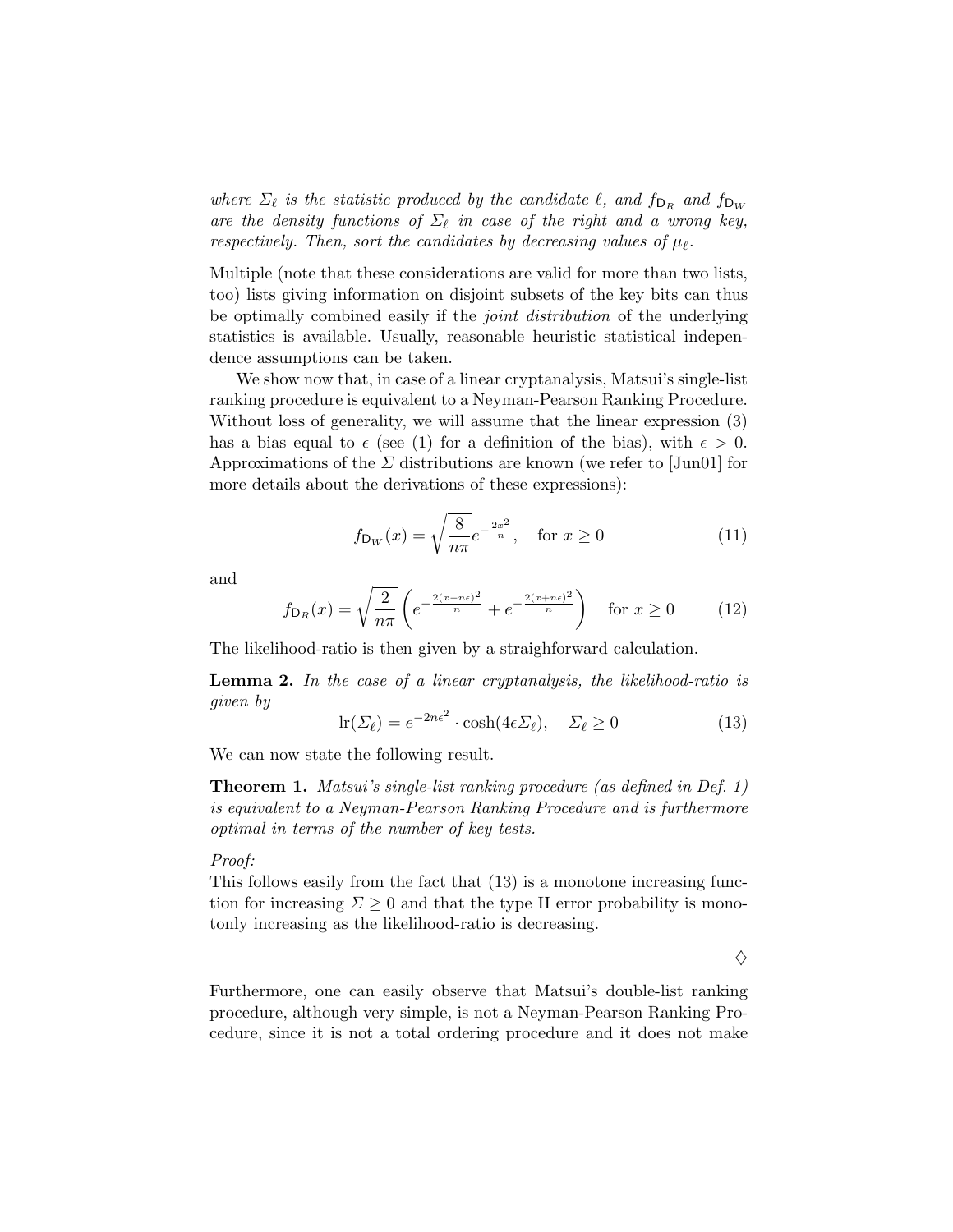use of the whole information given by each subkey candidate  $(i.e.$  it does not use the experimental bias associated to each candidate, but only their ranks). The first observation leads to some ambiguity in the implementation of Def. 2. For instance, should the combination of two candidates having respective ranks equal to 1 and 4 be searched for the unknown key bits before or after the combination consisting of two candidates having both rank 2 ? In the next section, we illustrate the use of a Neyman-Pearson ranking procedure in the case of a linear cryptanalysis of DES.

# 4 A Practical Application

Matsui's refined attack against DES [Mat94] makes use of two linear expressions involving disjoint subsets of key bits; one is the best linear expression on 14 rounds of DES and is used for deriving the second one using a "reversing trick". Each of them gives information about 13 key bits, the remaining 30 unknown key bits having to be searched exhaustively. We refer to [Mat94] for the detailed description of both linear approximations.

In order to derive a Neyman-Pearson ranking procedure, one has to compute the joint probability distribution of the statistics  $\Sigma_{\ell_1}$  and  $\Sigma_{\ell_2}$ furnished by the two linear expressions. As these statistics are dependant of disjoint subsets of the key bits, one can reasonably take the following assumption.

**Assumption 1.** For each  $\ell_1$  and  $\ell_2$ ,  $\Sigma_{\ell_1}$  and  $\Sigma_{\ell_2}$  are statistically independent, where  $\ell_1$  and  $\ell_2$  denote subkey candidates involving disjoint key subsets.

A second assumption neglects the effects of semi-wrong keys, i.e. keys which behave as the right one according to a list only. This is motivated by the fact that, in case of a linear cryptanalysis of DES, the number of such keys is small, and thus their effect on the joint probability distribution is negligible.

**Assumption 2.** For each  $\ell_1$  and  $\ell_2$ ,  $\Sigma \triangleq (\Sigma_{\ell_1}, \Sigma_{\ell_2})$  is distributed according either to  $D_R = D_R^{(1)} \times D_R^{(2)}$  $R_R^{(2)}$  or to  $D_W = D_W^{(1)} \times D_W^{(2)}$ , where  $D_R^{(1)}$ R and  $\mathsf{D}_R^{(2)}$  $R^{(2)}$  are the distributions of the right subkey for both key subsets, and  $\mathsf{D}_W^{(1)}$  and  $\mathsf{D}_W^{(2)}$  are the distributions of a right subkey for both key subsets, respectively.

Using these two assumptions, the probability density functions defined in (11) and (12), and the fact that the bias of both linear expression is the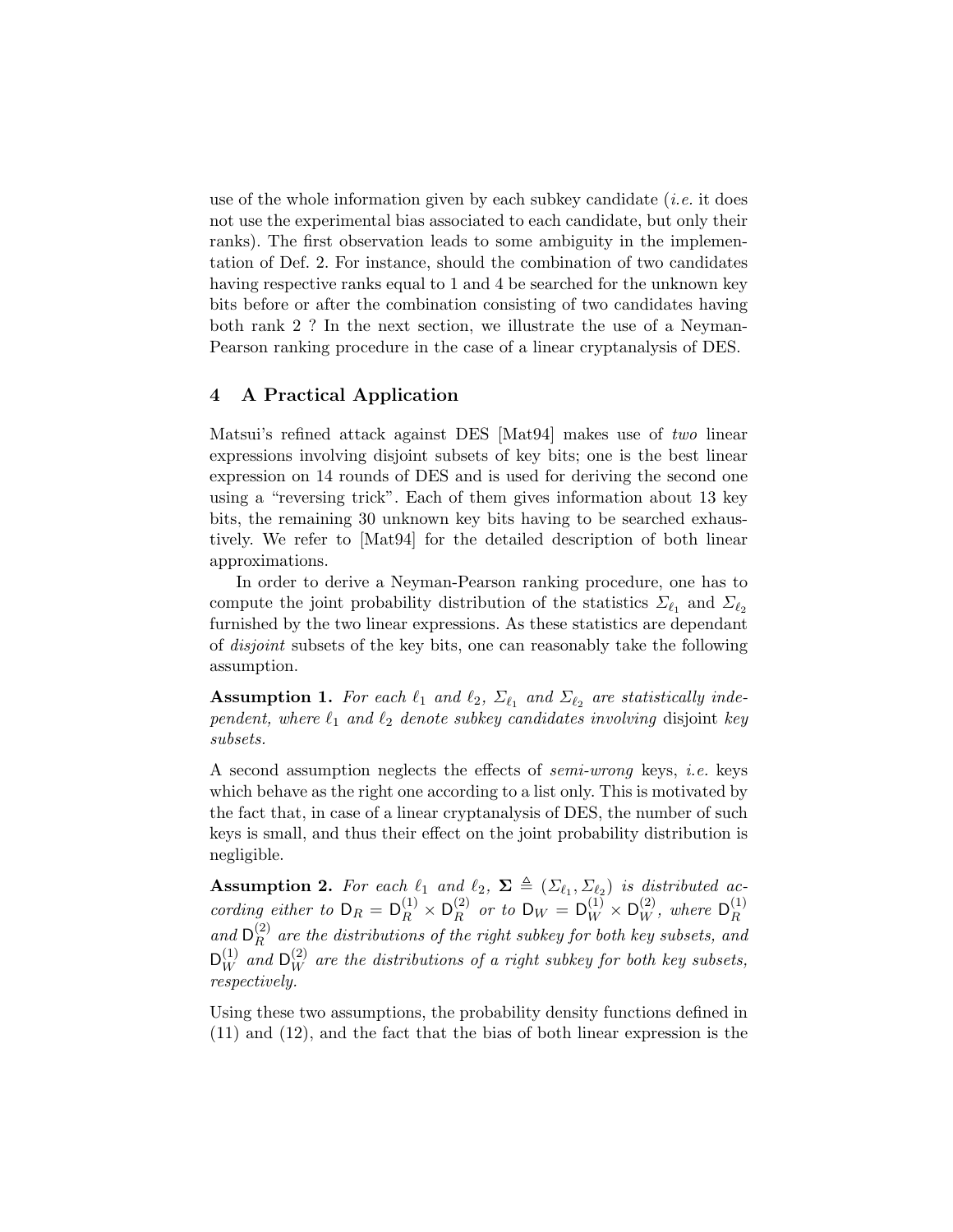same and equal to  $\epsilon$ , one can derive the likelihood-ratio:

$$
\mu_{(\ell_1,\ell_2)} = e^{-4n\epsilon^2} \cdot \cosh(4\epsilon \Sigma_{\ell_1}) \cdot \cosh(4\epsilon \Sigma_{\ell_2}) \tag{14}
$$

As (14) is not "numerically" convenient to use, we may approximate it using a Taylor development in terms of  $\epsilon$ , which gives a very intuitive definition of the Neyman-Pearson ranking procedure:

$$
\mu_{(\ell_1,\ell_2)} \approx 1 + (8\Sigma_{\ell_1}^2 + 8\Sigma_{\ell_2}^2 - 4n)\epsilon^2 + O(\epsilon^4)
$$
\n(15)

Hence, we can note that it is sufficient to rank the subkey candidates by decreasing values of  $\Sigma_{\ell_1}^2 + \Sigma_{\ell_2}^2$ , *i.e.* the final mark is just the *Euclidean* distance between an unbiased result and a given sample.

We may generalize this result to the case where the biases, which we denote  $\epsilon_1$  and  $\epsilon_2$ , are different in both equations; in this case, the likelihood-ratio is given by

$$
\mu_{(\ell_1,\ell_2)} = e^{-2n(\epsilon_2^1 + \epsilon_2^2)} \cosh(4\epsilon_1 \Sigma_{\ell_1}) \cosh(4\epsilon_2 \Sigma_{\ell_2}) \tag{16}
$$

A first order approximation is then given by

$$
\mu_{(\ell_1,\ell_2)} \approx 1 + 8\Sigma_{\ell_1}^2 \epsilon_1^2 + 8\Sigma_{\ell_2}^2 \epsilon_2^2 - 2n(\epsilon_1^2 + \epsilon_2^2)
$$
\n(17)

which is equivalent to put a grade equal to  $\mu_{(\ell_1,\ell_2)} = \sum_{\ell_1}^2 \epsilon_1^2 + \sum_{\ell_2}^2 \epsilon_2^2$ . We summarize these facts in the following theorem.

Theorem 2. Under Assumptions 1 and 2, in a linear cryptanalysis using t approximations on disjoint key bits subsets having each a bias equal to  $\epsilon_i, 1 \leq i \leq t$ , a procedure ranking the subkey candidates by decreasing

$$
\mu_{(\ell_1,\ldots,\ell_t)} = \sum_{i=1}^t \left( \Sigma_{\ell_i} \epsilon_i \right)^2 \tag{18}
$$

is a Neyman-Pearson ranking procedure, and furthermore, it is optimal in terms on key tests.

Sketch of the proof: The proof is similar to the one of Theorem 1 and follows from the fact that  $\beta$  is a monotone increasing function when  $\mu_{(\ell_1,\ldots,\ell_t)}$ is decreasing.

#### 4.1 Experimental Results

The Neyman-Pearson ranking procedure described in the previous section has been simulated in the context of 21 linear cryptanalysis of DES, using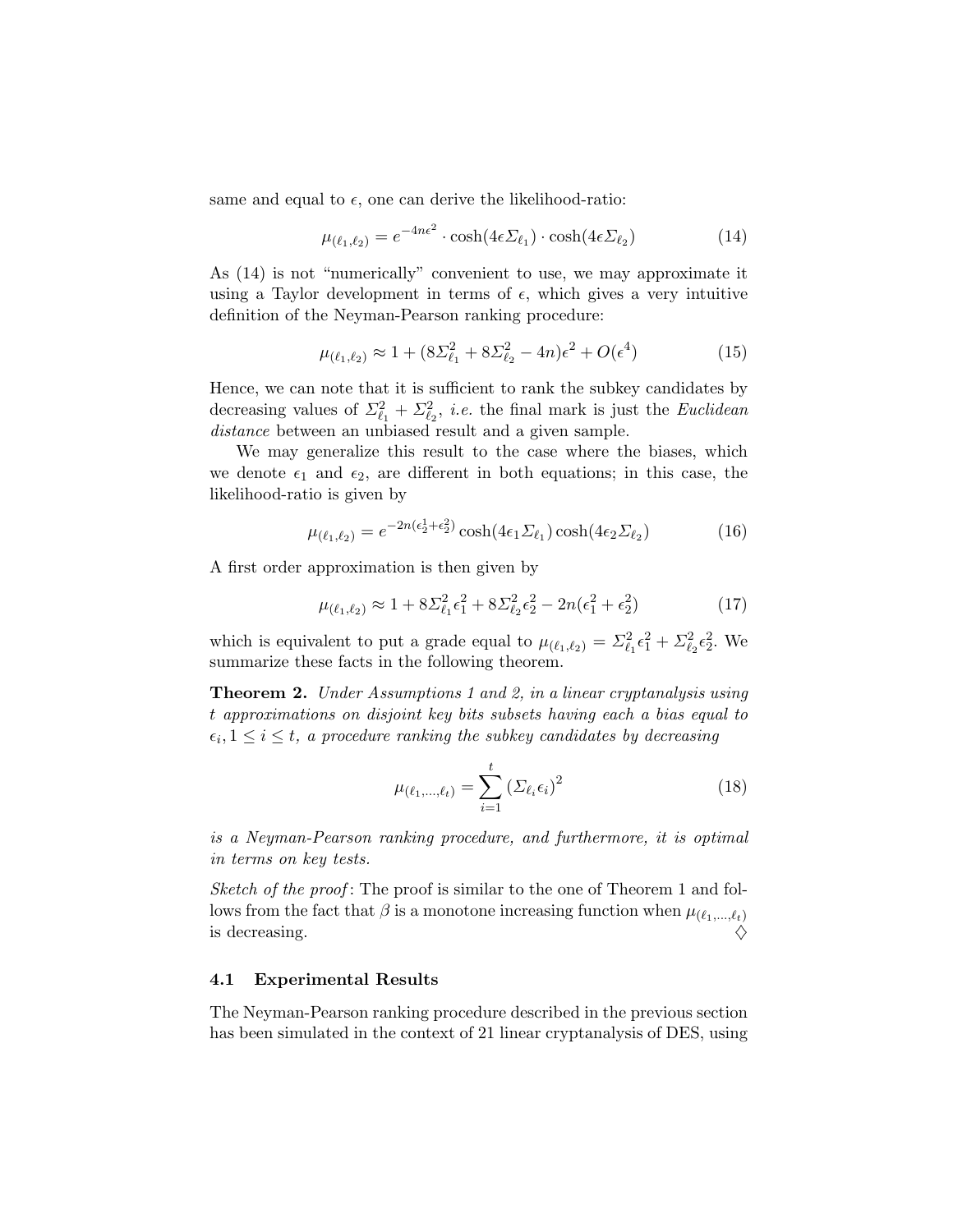the data of [Jun01]. The following table summarises our experimental results on the complexity of the exhaustive search part of the attack given  $2^{43}$  known plaintext-ciphertext pairs; we use the following notation:  $\mu_{\mathcal{C}}$ denotes the average experimental complexity,  $\mathcal{C}_{85\%}$  the maximal complexity given a success probability of 85 %, which is the success probability defined by Matsui in [Mat94],  $\mathcal{C}_{\text{med}}$  the median,  $\mathcal{C}_{\text{min}}$  and  $\mathcal{C}_{\text{max}}$  being the extremal values.

|                                   | Matsui's Ranking Optimal Ranking |         |            |
|-----------------------------------|----------------------------------|---------|------------|
| $\log_2 \mu_C$                    | 41.4144                          | 40.8723 | $-31.32\%$ |
| $\log_2 \mathcal{C}_{85\%}$       | 40.7503                          | 40.6022 | $-9.75\%$  |
| $\log_2 \mathcal{C}_{\text{med}}$ | 38.1267                          | 36.7748 | $-60.71%$  |
| $\log_2 \mathcal{C}_{\text{min}}$ | 32.1699                          | 31.3219 | $-40.00\%$ |
| $\log_2 \mathcal{C}_{\text{max}}$ | 45.4059                          | 44.6236 | $-41.86\%$ |

These results lead to following observations:

- The average complexity is decreased by a factor of about 30 %. Actually, the average complexity is not a good statistical indicator for the average behavior of the linear cryptanalysis, because most cases have a far lower complexity and only 3 cases have a complexity greater than the average. Thus, those three cases have a considerable influence on the average complexity and it is worth examining the median behavior.
- A perhaps more significant result is that the median complexity is decreased by a factor of about 60 %. Although one have to be careful with this result because of the small size of the statistical samples number, this value seems to be more accurate regarding the real impact of the improved rule as the average one.
- Although the optimal rule decreases the exhaustive search part complexity on average, "pathological" cases where Matsui's heuristic is better than the Neyman-Pearson ranking procedure can occur. One can explain this by the fact that the  $\Sigma$  densities are sometimes bad approximations of the real ones, several heuristic assumptions being involved.

As the data complexity and the computational complexity of a linear cryptanalysis are closely related, it is possible (and desirable in the context of a known-plaintext attack) to convert a gain in the first category to a gain in the second one: even if we decrease sensibly the number of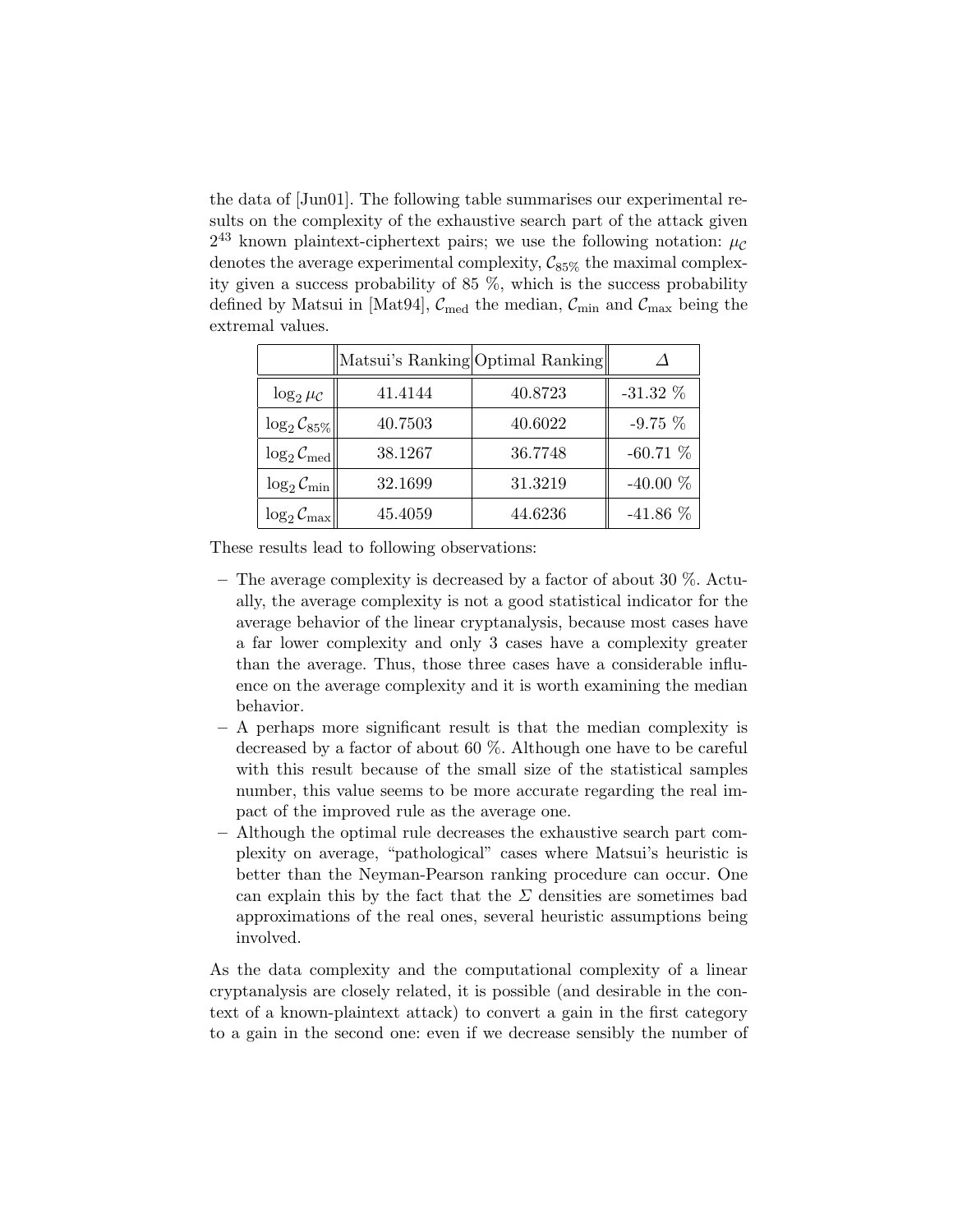known plaintext-ciphertext pairs, the complexity will remain within reasonable areas: for instance, given  $2^{42.46}$  known plaintext-ciphertext pairs,  $\hat{\mathcal{C}}_{85\%} = 2^{44.46}$  DES evaluations, and with only  $2^{42}$  pairs,  $\hat{\mathcal{C}}_{85\%} = 2^{46.86}$ ; these experimental values are summarized in the following table:

| Data complexity                    | $ 2^{42.00} 2^{42.46} 2^{43.00} $ |  |
|------------------------------------|-----------------------------------|--|
| Time complexity                    | $ 2^{46.86} 2^{44.46} 2^{40.60} $ |  |
| Success probability 85 % 85 % 85 % |                                   |  |

## 4.2 Other Attacks

Several published attacks (to the best of our knowledge, all are derived from Matsui's paper) use key ranking procedures or suggest them as potential improvment. In [SK98], Shimoyama and Kaneko use quadratic boolean approximations of DES' S-boxes possessing a larger bias. The first part of their attack consists in a traditional linear cryptanalysis, and thus we can apply our optimal ranking procedure; furthermore, another part of their attack consists also in a sorting procedure using Matsui's heuristic.

In [KM01], Knudsen and Mathiassen show how to modifiy Matsui's attack into a chosen-plaintexts attack in order to reduce the needs of pairs. Their attack can also use the "reversing trick", i.e. one can apply the same linear characteristic on both encryption and decryption function, in order to derive twice as much key bits. A new time, one could use a key-ranking procedure and our optimal rule to define the order of the subkey candidates during the exhaustive search part.

# 5 Conclusion

In this paper, we show that considering a statistical cryptanalysis in a hypothesis testing framework allows to define the shape of an optimal distinguisher. We note that one can apply such a distinguisher to various published attacks, all of them being more or less related to Matsui's linear cryptanalysis as applied against DES.

We demonstrate experimentally that our distinguisher, in the case of a classical linear cryptanalysis of DES, allows a non-trivial computational complexity decrease. Simulations on 21 real attacks suggest an average complexity of  $2^{40.87}$  DES evaluations instead of  $2^{41.41}$ , as stated in [Jun01].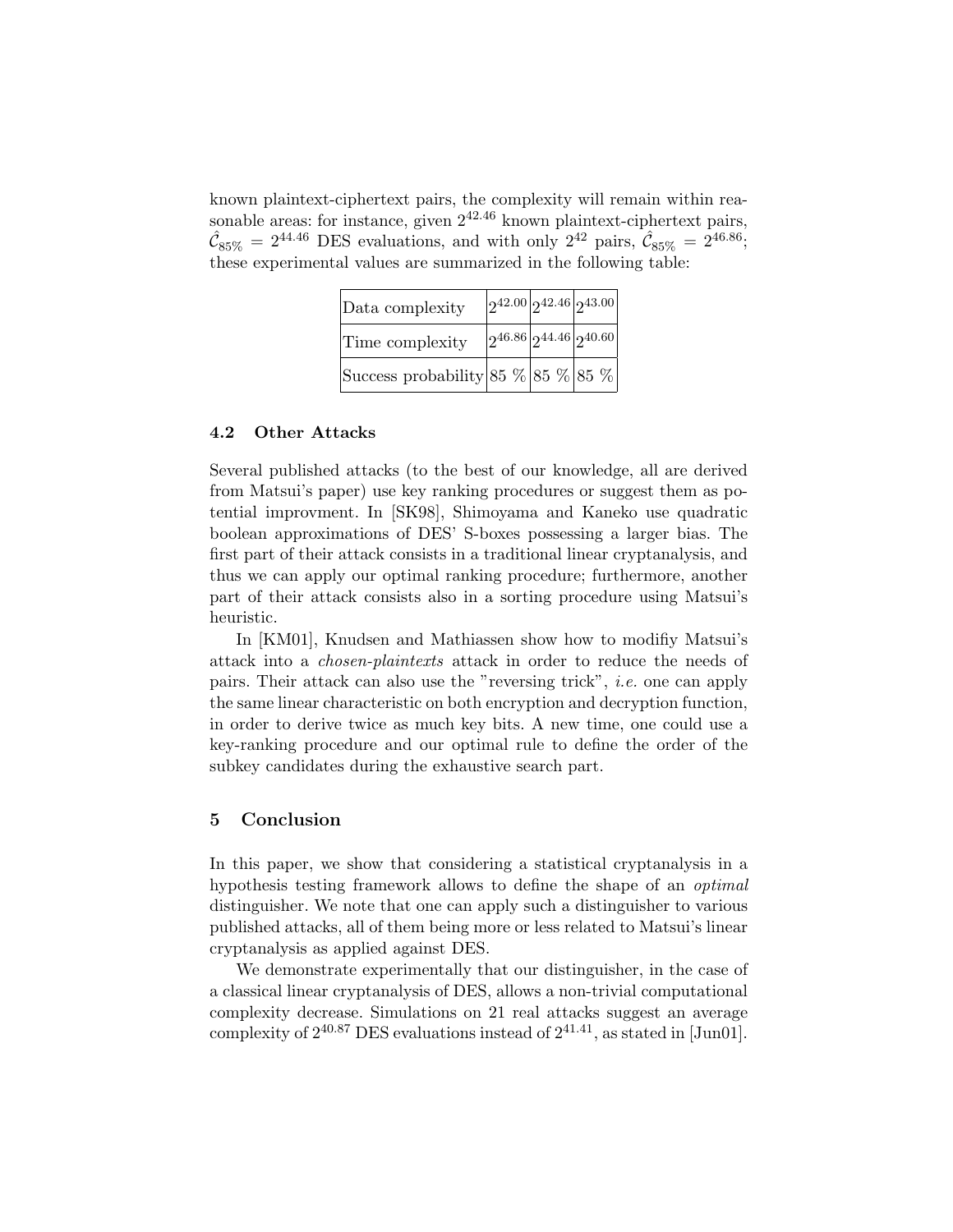If one accepts a 15 % failure probability, which is the usual setting, the complexity had upper bound  $2^{40.61}$ .

Equivalently, as exhaustive search operations are typically less costly than the collection of known plaintext-ciphertext pairs, this technique allows to decrease the number of needed pairs and to keep the computational complexity of the attack in cryptanalyst-friendly areas. Our experiments led, with a success probability of 85  $\%$ , to  $2^{44.85}$  DES evaluations given  $2^{42.46}$  pairs, or to  $2^{46.86}$  DES evaluations given only  $2^{42}$  pairs.

Finally, we would like to outline that statistical hypothesis testing concepts seem to be very useful when considering distinguishing procedures in both theoretical and experimental settings. This seems to be confirmed by the increasing interest of the cryptology community in this kind of mathematical tools.

## Acknowledgments

We would like to thank Thomas Baignères and the anonymous reviewers for useful and interesting comments.

## References

| [CHJ02] | D. Coppersmith, S. Halevi, and C. Jutla. Cryptanalysis of stream ciphers      |
|---------|-------------------------------------------------------------------------------|
|         | with linear masking. In Advances in Cryptology - CRYPTO $\partial 2$ , volume |
|         | 2442 of <i>LNCS</i> , pages $515-532$ . Springer-Verlag, 2002.                |

- [DES77] National Bureau of Standards. Data Encryption Standard. U. S. Department of Commerce, 1977.
- [FM01] S. R. Fluhrer and D. A. McGrew. Statistical analysis of the alleged RC4 keystream generator. In FSE'00, volume 1978 of LNCS, pages 19–30. Springer-Verlag, 2001.
- [GM] J.D. Golić and R. Menicocci. Edit probability correlation attacks on stop/go clocked keystream generators. To appear in the Journal of Cryptology.
- [HKM95] C. Harpes, G. Kramer, and J.L. Massey. A generalization of linear cryptanalysis and the applicability of Matsui's piling-up lemma. In Advances in Cryptology - EUROCRYPT'95, volume 921 of LNCS, pages 24–38. Springer-Verlag, 1995.
- [Jun01] P. Junod. On the complexity of Matsui's attack. In Selected Areas in Cryptography, SAC'01, volume 2259 of LNCS, pages 199–211. Springer-Verlag, 2001.
- [Jun03] P. Junod. On the optimality of linear, differential and sequential distinguishers. To appear in Advances in Cryptology - EUROCRYPT'03, LNCS. Springer-Verlag, 2003.
- [KM01] L.R. Knudsen and J.E. Mathiassen. A chosen-plaintext linear attack on DES. In FSE'00, volume 1978 of LNCS, pages 262-272. Springer-Verlag, 2001.